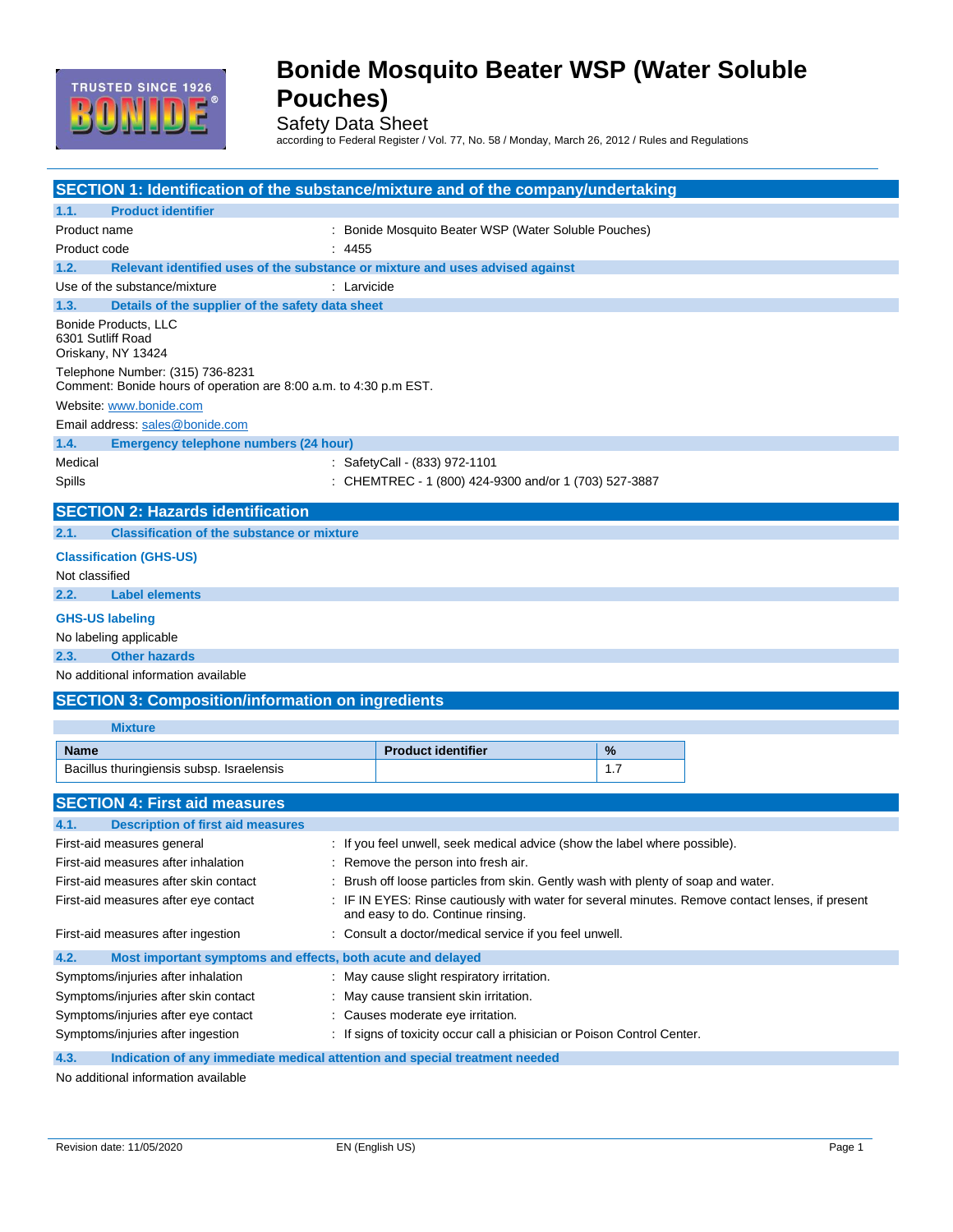# **Bonide Mosquito Beater WSP (Water Soluble Pouches)**

Safety Data Sheet

according to Federal Register / Vol. 77, No. 58 / Monday, March 26, 2012 / Rules and Regulations

| <b>SECTION 5: Firefighting measures</b>                                                 |                                                                                                                                             |     |  |
|-----------------------------------------------------------------------------------------|---------------------------------------------------------------------------------------------------------------------------------------------|-----|--|
| <b>Extinguishing media</b><br>5.1.                                                      |                                                                                                                                             |     |  |
| Suitable extinguishing media                                                            | : Water. Carbon dioxide. Foam. Dry powder.                                                                                                  |     |  |
| Unsuitable extinguishing media                                                          | : (Materials to avoid) Alkaline conditions above pH 9 (may denature products).                                                              |     |  |
| 5.2.<br>Special hazards arising from the substance or mixture                           |                                                                                                                                             |     |  |
| No additional information available                                                     |                                                                                                                                             |     |  |
| 5.3.<br><b>Advice for firefighters</b>                                                  |                                                                                                                                             |     |  |
| No additional information available                                                     |                                                                                                                                             |     |  |
|                                                                                         |                                                                                                                                             |     |  |
| <b>SECTION 6: Accidental release measures</b>                                           |                                                                                                                                             |     |  |
| 6.1.<br>Personal precautions, protective equipment and emergency procedures             |                                                                                                                                             |     |  |
| General measures                                                                        | : As in any fire, wear self-contained breathing apparatus pressure-demand, MSHA/NIOSH<br>approved (or equivilant) and full protective gear. |     |  |
| 6.2.<br><b>Environmental precautions</b>                                                |                                                                                                                                             |     |  |
| No additional information available                                                     |                                                                                                                                             |     |  |
| 6.3.<br>Methods and material for containment and cleaning up                            |                                                                                                                                             |     |  |
| Methods for cleaning up                                                                 | : Carefully collect the spill/leftovers.                                                                                                    |     |  |
|                                                                                         |                                                                                                                                             |     |  |
| <b>SECTION 7: Handling and storage</b>                                                  |                                                                                                                                             |     |  |
| 7.1.<br><b>Precautions for safe handling</b>                                            |                                                                                                                                             |     |  |
| Precautions for safe handling                                                           | : Protect from moisture.                                                                                                                    |     |  |
| 7.2.<br>Conditions for safe storage, including any incompatibilities                    |                                                                                                                                             |     |  |
| Storage conditions                                                                      | : Store in a cool dry place. Store in original container.                                                                                   |     |  |
| Storage temperature                                                                     | : $59 - 86^{\circ}F(15 - 30^{\circ}C)$                                                                                                      |     |  |
| <b>SECTION 8: Exposure controls/personal protection</b>                                 |                                                                                                                                             |     |  |
| 8.1.<br><b>Control parameters</b>                                                       |                                                                                                                                             |     |  |
| No additional information available                                                     |                                                                                                                                             |     |  |
| <b>Exposure controls</b><br>8.2.                                                        |                                                                                                                                             |     |  |
| No additional information available                                                     |                                                                                                                                             |     |  |
|                                                                                         |                                                                                                                                             |     |  |
| <b>SECTION 9: Physical and chemical properties</b>                                      |                                                                                                                                             |     |  |
| 9.1.<br>Information on basic physical and chemical properties                           |                                                                                                                                             |     |  |
| Physical state                                                                          | : Solid                                                                                                                                     |     |  |
| Appearance<br>Color                                                                     | Tan/golden granules in clear packet.                                                                                                        |     |  |
| Odor                                                                                    | Tan/golden.<br>Minimal, if any.                                                                                                             |     |  |
| Odor threshold                                                                          | No data available                                                                                                                           |     |  |
|                                                                                         | : 5.8 (10% dispersion in water)                                                                                                             |     |  |
| рH<br>Melting point/ Freezing point                                                     | : No data available                                                                                                                         |     |  |
| Flash point                                                                             | : No data available                                                                                                                         |     |  |
| Solubility                                                                              | : Suspends and partially soluble                                                                                                            |     |  |
| Decomposition temperature                                                               | : No data available                                                                                                                         |     |  |
| Flammability (solid, gas)                                                               | : Not flammable                                                                                                                             |     |  |
| <b>Bulk Density</b>                                                                     | $: 0.36$ g/ml                                                                                                                               |     |  |
|                                                                                         |                                                                                                                                             |     |  |
| <b>SECTION 10: Stability and reactivity</b>                                             |                                                                                                                                             |     |  |
| 10.1.<br><b>Reactivity</b>                                                              |                                                                                                                                             |     |  |
| Material does not pose a significant reactivity hazard.                                 |                                                                                                                                             |     |  |
| 10.2.<br><b>Chemical stability</b>                                                      |                                                                                                                                             |     |  |
| Stable under ordinary conditions of use and storage. Spontaneous reaction not possible. |                                                                                                                                             |     |  |
| 10.3.<br><b>Possibility of hazardous reactions</b>                                      |                                                                                                                                             |     |  |
| Does not undergo hazardous polymerization.                                              |                                                                                                                                             |     |  |
| <b>Conditions to avoid</b><br>10.4.                                                     |                                                                                                                                             |     |  |
| Avoid moisture and high storage temperatures.                                           |                                                                                                                                             |     |  |
| Revision date: 11/05/2020                                                               | EN (English US)                                                                                                                             | 2/3 |  |